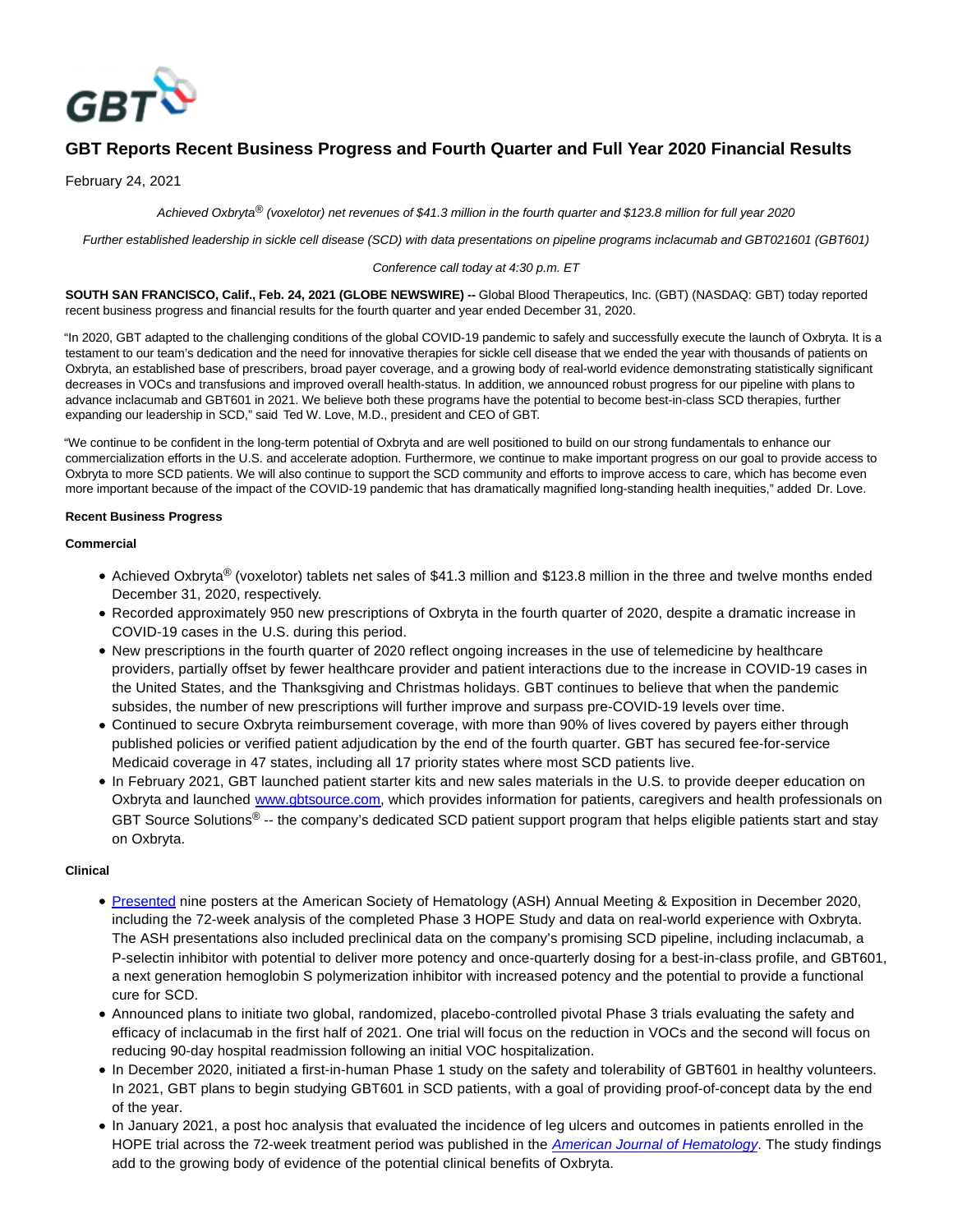- In January 2021, [enrolled t](https://ir.gbt.com/news-releases/news-release-details/gbt-initiates-expanded-access-protocol-oxbrytar-voxelotor)he first patient in an expanded access protocol (EAP) in the U.S. for Oxbryta in pediatric patients with SCD. The EAP provides access for children ages 4 to 11 years who have no alternative treatment options and are ineligible to participate in clinical trials of Oxbryta.
- [Initiated](https://ir.gbt.com/news-releases/news-release-details/gbt-initiates-early-access-program-voxelotor-patients-sickle) an early access program for voxelotor in Europe and other regions outside the United States in December 2020, allowing physicians in countries with an early access regulatory and legal pathway the option to request voxelotor for eligible SCD patients who do not have access to the medicine as part of a clinical trial.

# **Corporate**

- Strengthened the company's senior leadership team with the appointment of [Kim Smith-Whitley, M.D.,](https://ir.gbt.com/news-releases/news-release-details/gbt-appoints-kim-smith-whitley-md-lead-research-and-development) as executive vice president and head of research and development. Dr. Smith-Whitley is a board-certified pediatric hematologist and clinical director of hematology and director of the Comprehensive Sickle Cell Center at Children's Hospital of Philadelphia. Dr. Smith-Whitley will officially join GBT in May 2021, and in the interim, is serving in an advisory capacity.
- In January 2021, GBT [announced t](https://ir.gbt.com/news-releases/news-release-details/european-medicines-agency-accepts-gbts-marketing-authorization)hat the European Medicines Agency (EMA) completed the validation of the company's Marketing Authorization Application (MAA) for Oxbryta and started its standard review process. GBT is seeking full marketing approval for Oxbryta from the EMA to treat hemolytic anemia in patients with SCD 12 years of age and older.
- GBT was included in the [2021 Bloomberg Gender-Equality Index \(](https://www.bloomberg.com/company/press/bloombergs-2021-gender-equality-index-reveals-increased-disclosure-as-companies-reinforce-commitment-to-inclusive-workplaces/)GEI). The GEI measures gender equality across five pillars: female leadership and talent pipeline, equal pay and gender pay parity, inclusive culture, sexual harassment policies, and pro-women brand. GBT was one of only 380 companies across 11 sectors, including one of 22 in healthcare, that were included in this index.
- Supported the launch of Life Science Cares (LSC) Bay Area, a nonprofit that empowers corporations within the Life Sciences Industry to help end poverty. Dr. Love is a co-founder of LSC Bay Area and serves as a member of its Board of Managers.

# **Financial Results for the Fourth Quarter and Year-End 2020**

Total net product sales for the fourth quarter of 2020 was \$41.3 million, resulting from sales of Oxbryta, compared with \$2.1 million for the same period in 2019. Net product sales resulted from sales of Oxbryta, which was launched in the United States in December 2019. Total net product sales for the full year 2020 was \$123.8 million, compared with \$2.1 million for the same period in 2019.

Cost of sales for the three months ended December 31, 2020, was \$1.0 million compared with \$48,000 for the same period in 2019. Total cost of sales for the full year 2020 was \$2.0 million, compared with \$48,000 for the same period in 2019. Manufacturing costs incurred prior to FDA approval of Oxbryta in November 2019 were previously recorded as research and development expense in the company's consolidated statement of operations. GBT expects that the cost of Oxbryta sales as a percentage of revenue will increase in future periods as product manufactured prior to FDA approval, and therefore fully expensed, is utilized.

Research and development (R&D) expenses for the three months ended December 31, 2020, were \$41.1 million compared with \$65.0 million for the same period in 2019. R&D expense in the fourth quarter 2019 included a \$20 million upfront expense incurred in December 2019 related to the company's Syros collaboration agreement. Excluding this expense, the decrease in R&D expense compared to the prior year was primarily due to lower expense as a result of capitalization of Oxbryta manufacturing costs to inventory, which was partially offset by higher pre-clinical development activities under the Syros collaboration and other clinical programs. Following FDA approval of Oxbryta in November 2019, GBT capitalizes manufacturing of Oxbryta to inventory. R&D expenses for the year ended December 31, 2020, were \$155.1 million compared with \$174.6 million for the same period in 2019. The year-over-year decrease was primarily due to a \$33.9 million decrease in Oxbryta related manufacturing costs and medical affairs costs that were previously expensed to R&D and a \$1.7 million decrease in other preclinical programs. The decrease was partially offset by a \$16.3 million increase in external costs associated with inclacumab and driven by the manufacturing activities. Total R&D non-cash stock compensation expense incurred for the three months ended December 31, 2020, was \$3.7 million compared with \$5.3 million for the same period in 2019. Total R&D non-cash stock compensation expense incurred for the year ended December 31, 2020, was \$18.1 million compared with \$19.1 million for the same period in 2019.

Selling, general and administrative (SG&A) expenses for the three months ended December 31, 2020, were \$58.6 million compared with \$44.6 million for the same period in 2019. SG&A expenses for the year ended December 31, 2020, were \$210.9 million compared with \$117.1 million for the same period in 2019. The increase in SG&A expenses for both comparative periods was primarily attributable to increased employee-related costs, including non-cash stock compensation expense, and increased professional and consulting services associated with the build-out of the company's commercial operations and launch of Oxbryta. Total SG&A non-cash stock compensation expense incurred in the three months ended December 31, 2020, was \$14.3 million compared with \$7.5 million for the same period in 2019. Total SG&A non-cash stock compensation expense incurred in the year ended December 31, 2020, was \$53.4 million compared with \$26.5 million for the same period in 2019.

A non-cash gain on the company's lease modification for the year ended December 31, 2020, was \$1.0 million compared with \$8.3 million for the same period in 2019. This is a non-recurring item related to the move to the company's new headquarters in 2020 and related termination of its previous lease in 2019.

Net loss for the three months ended December 31, 2020, was \$61.8 million compared with \$96.0 million for the same period in 2019. Basic and diluted net loss per share for the three months ended December 31, 2020, was \$1.00 compared with \$1.59 for the same period in 2019. Net loss for the year ended December 31, 2020, was \$247.6 million compared with \$266.8 million for the same period in 2019. Basic and diluted net loss per share for the year ended December 31, 2020, was \$4.04 compared with \$4.57 for the same period in 2019. The company expects its operating costs to increase during 2021 due to costs associated with expanding commercialization activities related to Oxbryta and the advancement of its clinical pipeline.

Cash, cash equivalents, and marketable securities totaled \$560.9 million at December 31, 2020, compared with \$695.0 million at December 31, 2019.

## **Conference Call Details**

GBT will host a conference call today, Wednesday, February 24, 2021, at 4:30 p.m. ET to provide a general business update and discuss the financial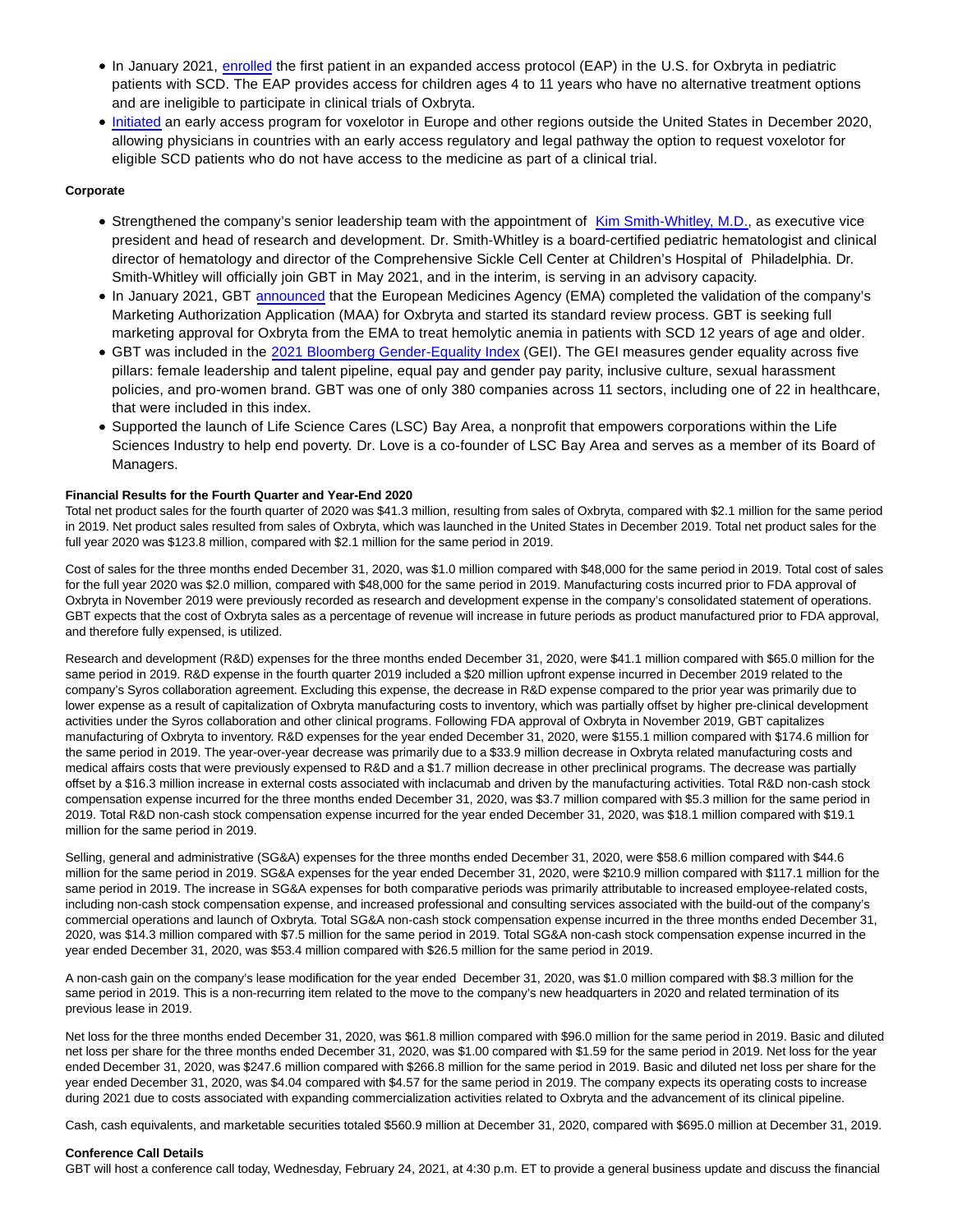results for the fourth quarter and full year 2020. To participate in the conference call, please dial 877-407-3982 (domestic) or 201-493-6780 (international). A live audio webcast of the conference call can be accessed on GBT's website at [www.gbt.com u](https://www.globenewswire.com/Tracker?data=lkcn5UbYf8OBpaxAaB6qFUBpmntNpXD481D5-pWLEcesyAP58oJoGUlXThBY8RjlEKXQ09qru1qBTgSVn1yhWA==)nder the Investors section. An archived audio webcast will be available for one month following the event.

## **About Sickle Cell Disease**

Sickle cell disease (SCD) affects an estimated 100,000 people in the United States,<sup>1</sup> an estimated 52,000 people in Europe,<sup>2</sup> and millions of people throughout the world, particularly among those whose ancestors are from sub-Saharan Africa.<sup>1</sup> It also affects people of Hispanic, South Asian, Southern European, and Middle Eastern ancestry.<sup>1</sup> SCD is a lifelong inherited rare blood disorder that impacts hemoglobin, a protein carried by red blood cells that delivers oxygen to tissues and organs throughout the body.<sup>3</sup> Due to a genetic mutation, individuals with SCD form abnormal hemoglobin known as sickle hemoglobin. Through a process called hemoglobin polymerization, red blood cells become sickled – deoxygenated, crescent-shaped, and rigid.<sup>3-5</sup> The sickling process causes hemolytic anemia (low hemoglobin due to red blood cell destruction) and blockages in capillaries and small blood vessels, which impede the flow of blood and oxygen throughout the body. The diminished oxygen delivery to tissues and organs can lead to life-threatening complications, including stroke and irreversible organ damage.<sup>4-7</sup>

## **About Oxbryta® (voxelotor) tablets**

Oxbryta (voxelotor) is an oral, once-daily therapy for patients with sickle cell disease (SCD). Oxbryta works by increasing hemoglobin's affinity for oxygen. Since oxygenated sickle hemoglobin does not polymerize, GBT believes Oxbryta blocks polymerization and the resultant sickling and destruction of red blood cells, which are primary pathologies faced by every single person living with SCD. With the potential to improve hemolytic anemia and oxygen delivery, GBT believes that Oxbryta has the potential to modify the course of SCD. On November 25, 2019, Oxbryta received U.S. Food and Drug Administration (FDA) accelerated approval for the treatment of SCD in adults and children 12 years of age and older.<sup>8</sup> As a condition of accelerated approval, GBT will continue to study Oxbryta in the HOPE-KIDS 2 Study, a post-approval confirmatory study using transcranial Doppler (TCD) flow velocity to assess the ability of the therapy to decrease stroke risk in children 2 to 15 years of age.

In recognition of the critical need for new SCD treatments, the FDA granted Oxbryta Breakthrough Therapy, Fast Track, Orphan Drug, and Rare Pediatric Disease designations for the treatment of patients with SCD. Additionally, Oxbryta has been granted Priority Medicines (PRIME) designation from the European Medicines Agency (EMA), and the European Commission (EC) has designated Oxbryta as an orphan medicinal product for the treatment of patients with SCD.

The EMA has accepted for review GBT's MAA seeking full marketing authorization of Oxbryta in the European Union to treat hemolytic anemia in SCD patients ages 12 years and older. GBT also plans to seek regulatory approval to expand the potential use of Oxbryta in the United States for the treatment of SCD in children as young as 4 years old.

# **Important Safety Information**

Oxbryta should not be taken if the patient has had an allergic reaction to voxelotor or any of the ingredients in Oxbryta. See the end of the patient leaflet for a list of the ingredients in Oxbryta. Oxbryta can cause serious side effects, including serious allergic reactions. Patients should tell their healthcare provider or get emergency medical help right away if they get rash, hives, shortness of breath, or swelling of the face.

Patients receiving exchange transfusions should talk to their healthcare provider about possible difficulties with the interpretation of certain blood tests when taking Oxbryta.

The most common side effects of Oxbryta include headache, diarrhea, stomach (abdominal) pain, nausea, tiredness, rash, and fever. These are not all the possible side effects of Oxbryta.

Before taking Oxbryta, patients should tell their healthcare provider about all medical conditions, including if they have liver problems; if they are pregnant or plan to become pregnant as it is not known if Oxbryta can harm an unborn baby; or if they are breastfeeding or plan to breastfeed as it is not known if Oxbryta can pass into breastmilk or if it can harm a baby. Patients should not breastfeed during treatment with Oxbryta and for at least 2 weeks after the last dose.

Patients should tell their healthcare provider about all the medicines they take, including prescription and over-the-counter medicines, vitamins, and herbal supplements. Some medicines may affect how Oxbryta works. Oxbryta may also affect how other medicines work.

Patients are advised to call their doctor for medical advice about side effects. Side effects can be reported to FDA at 1-800-FDA-1088. Side effects can also be reported to Global Blood Therapeutics at 1-833-428-4968 (1-833-GBT-4YOU).

Full Prescribing Information for Oxbryta is available a[t Oxbryta.com.](https://www.globenewswire.com/Tracker?data=6b-BjpScDyD_6w47d3DD3kjcXhpnLj_2ZgXIyd3zZemwiaDeZhS0cqGU9c7Rt_ycPAzBOVCm9TB5rlypzyGiisasO6ly_oAIBCiSl_gN_mbzjBELj5qAsH-O00B2AOZ8dH5lEK_AnnnEOXmVONYkqQh_iwDmdf4uzHB2fg7XccFS1oQP2bAGwOy_pbtl_qF5hcf2VSRWrmKj_kqw0ceodNHbahqU9xis3EJDfs4SKog=)

## **About Global Blood Therapeutics**

Global Blood Therapeutics (GBT) is a biopharmaceutical company dedicated to the discovery, development, and delivery of life-changing treatments that provide hope to underserved patient communities. Founded in 2011, GBT is delivering on its goal to transform the treatment and care of sickle cell disease (SCD), a lifelong, devastating inherited blood disorder. The company has introduced Oxbryta® (voxelotor), the first FDA-approved treatment that directly inhibits sickle hemoglobin polymerization, the root cause of red blood cell sickling in SCD. GBT is also advancing its pipeline program in SCD with inclacumab, a P-selectin inhibitor in development to address pain crises associated with the disease, and GBT021601 (GBT601), the company's next generation hemoglobin S polymerization inhibitor. In addition, GBT's drug discovery teams are working on new targets to develop the next wave of treatments for SCD. To learn more, please visit [www.gbt.com a](https://www.globenewswire.com/Tracker?data=lkcn5UbYf8OBpaxAaB6qFbgdqdD1tOCNnHZeMTf3sQlc-DFDq7-Ci-g-f50GwnRm3D36vi3cR1E4shQ51nZufPw4XvheQZeuKBqDBzpaXYCq4XnRk7i8UcVQQtlqYr3gRQgzQtXMBEQV8ou401_zYcJuPf_JLjiwwf0DRpuOjQ0n1d6INA2hObqlNsX4LzUqHw4MRyK0NZPRUsGCHKOwMv779Md9t8Chr3RNZMLJmKk=)nd follow the company on Twitter @GBT\_news.

#### **Forward-Looking Statements**

Certain statements in this press release are forward-looking within the meaning of the Private Securities Litigation Reform Act of 1995, including statements containing the words "will," "anticipates," "plans," "believes," "forecast," "estimates," "expects," and "intends," or similar expressions. These forward-looking statements are based on GBT's current expectations and actual results could differ materially. Statements in this press release may include statements that are not historical facts and are considered forward-looking within the meaning of Section 27A of the Securities Act of 1933, as amended, and Section 21E of the Securities Exchange Act of 1934, as amended. GBT intends these forward-looking statements, including statements regarding GBT's priorities, commitment, dedication, focus, goals, and vision; the safety, efficacy, and mechanism of action of Oxbryta, and other product characteristics; the commercialization, delivery, availability, use, adoption, and commercial and medical potential of Oxbryta; building on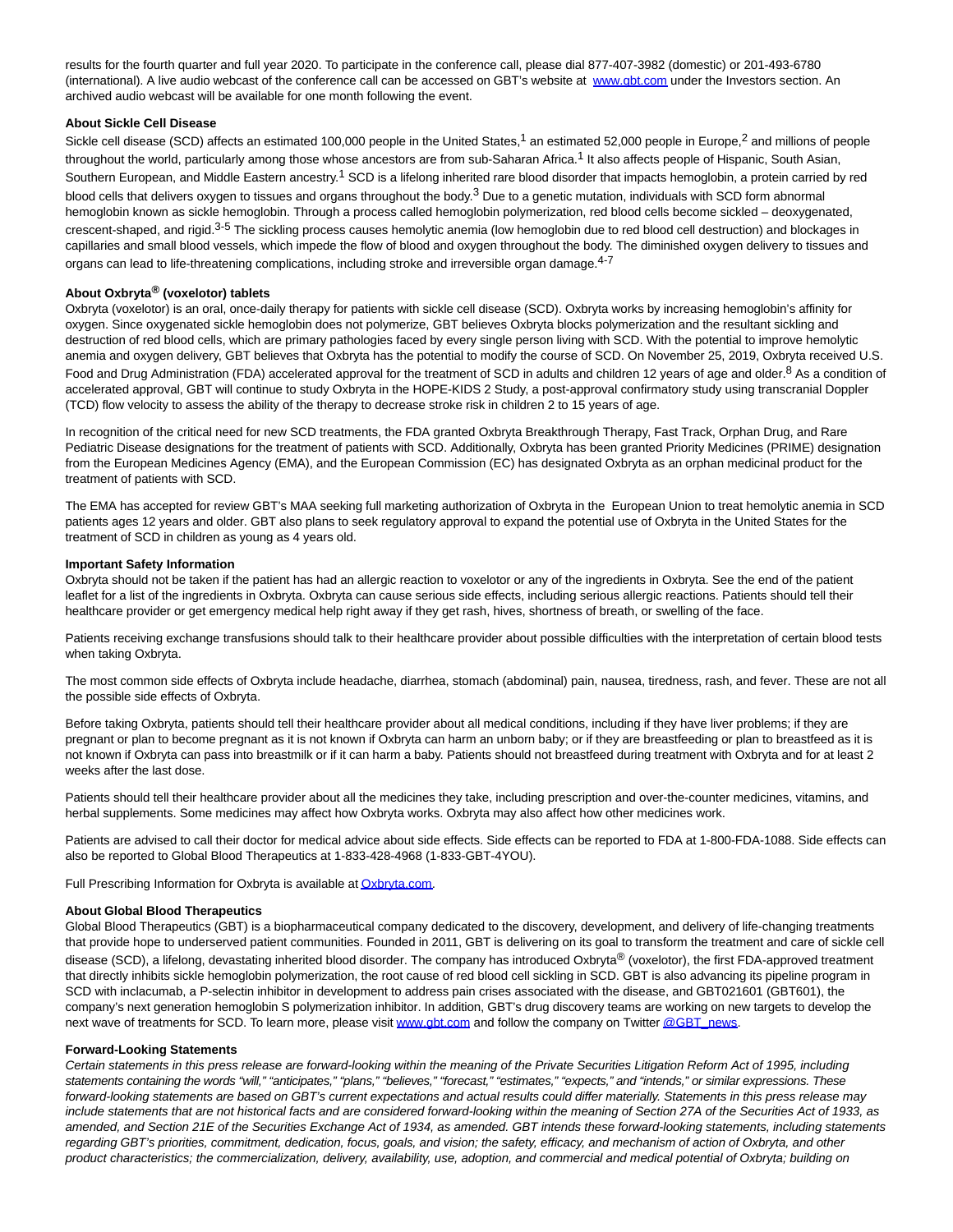fundamentals and enhancing commercialization efforts; use of telemedicine and provider and patient interaction; payer coverage for Oxbryta; ongoing and planned studies and related protocols, activities, and expectations; GBT's financial position, outlook, guidance, and expectations; the COVID-19 pandemic and related expectations; the expanded access protocol and early access program for Oxbryta, including the potential availability, use and impact; providing access to Oxbryta to more patients; regulatory submissions, review and approval to potentially expand the approved use of Oxbryta for more patients in the U.S. and to treat patients in Europe; supporting the SCD community and impacting the treatment, care and course of SCD; expanding GBT's leadership in SCD; the potential and advancement of GBT's pipeline, including inclacumab and other product candidates; working on new targets, and discovering, developing, and delivering treatments, to be covered by the safe harbor provisions for forward-looking statements contained in Section 27A of the Securities Act and Section 21E of the Securities Exchange Act, and GBT makes this statement for purposes of complying with those safe harbor provisions. These forward-looking statements reflect GBT's current views about its plans, intentions, expectations, strategies, and prospects, which are based on the information currently available to the company and on assumptions the company has made. GBT can give no assurance that the plans, intentions, expectations, or strategies will be attained or achieved, and, furthermore, actual results may differ materially from those described in the forward-looking statements and will be affected by a variety of risks and factors that are beyond GBT's control including, without limitation, risks and uncertainties relating to the COVID-19 pandemic, including the extent and duration of the impact on GBT's business, including commercialization activities, regulatory efforts, research and development, corporate development activities, and operating results, which will depend on future developments that are highly uncertain and cannot be accurately predicted, such as the ultimate duration of the pandemic, travel restrictions, quarantines, social distancing, and business closure requirements in the U.S. and in other countries, and the effectiveness of actions taken globally to contain and treat the disease; the risks that GBT is continuing to establish its commercialization capabilities and may not be able to successfully commercialize Oxbryta; risks associated with GBT's dependence on third parties for development, manufacture, distribution and commercialization activities related to Oxbryta; government and third-party payer actions, including those relating to reimbursement and pricing; risks and uncertainties relating to competitive products and other changes that may limit demand for Oxbryta; the risks regulatory authorities may require additional studies or data to support continued commercialization of Oxbryta; the risks that drug-related adverse events may be observed during commercialization or clinical development; data and results may not meet regulatory requirements or otherwise be sufficient for further development, regulatory review, or approval; compliance with obligations under the Pharmakon loan; and the timing and progress of GBT's and Syros' research and development activities under their collaboration; along with those risks set forth in GBT's Annual Report on Form 10-K for the fiscal year ended December 31, 2019, and in GBT's most recent Quarterly Report on Form 10-Q filed with the U.S. Securities and Exchange Commission, as well as discussions of potential risks, uncertainties and other important factors in GBT's subsequent filings with the U.S. Securities and Exchange Commission. Except as required by law, GBT assumes no obligation to update publicly any forward-looking statements, whether as a result of new information, future events, or otherwise.

#### **References**

- 1. Centers for Disease Control and Prevention website. Sickle Cell Disease (SCD). [https://www.cdc.gov/ncbddd/sicklecell](https://www.cdc.gov/ncbddd/sicklecell/data.html) /data.html. Accessed June 3, 2019.
- 2. European Medicines Agency. [https://www.ema.europa.eu/en/medicines/human/orphan-designations/eu3182125.](https://www.ema.europa.eu/en/medicines/human/orphan-designations/eu3182125) Accessed June 12, 2020.
- 3. National Heart, Lung, and Blood Institute website. Sickle Cell Disease. [https://www.nhlbi.nih.gov/health-topics/sickle](https://www.nhlbi.nih.gov/health-topics/sickle-cell-disease)cell-disease. Accessed August 5, 2019.
- 4. Rees DC, et al. Lancet. 2010;376(9757):2018-2031.
- 5. Kato GJ, et al. Nat Rev Dis Primers. 2018;4:18010.
- 6. Kato GJ, et al. J Clin Invest. 2017;127(3):750-760.
- 7. Caboot JB, et al. Paediatr Respir Rev. 2014;15(1):17-23.
- 8. Oxbryta (voxelotor) tablets prescribing information. South San Francisco, Calif. Global Blood Therapeutics, Inc.; November 2019.

#### **GLOBAL BLOOD THERAPEUTICS, INC.**

#### **Condensed Consolidated Statements of Operations**

#### **(In thousands, except share and per share amounts)**

|                                     |      | <b>Three Months Ended</b><br>December 31, |      |             |      | Year Ended December 31, |     |         |  |
|-------------------------------------|------|-------------------------------------------|------|-------------|------|-------------------------|-----|---------|--|
|                                     | 2020 |                                           | 2019 |             | 2020 |                         |     | 2019    |  |
|                                     |      | (Unaudited)                               |      | (Unaudited) |      | (Unaudited)             |     |         |  |
| Product sales, net                  | \$   | 41,295                                    | S    | 2.108       | S    | 123.803                 | \$. | 2,108   |  |
| Costs and operating expenses:       |      |                                           |      |             |      |                         |     |         |  |
| Cost of sales                       |      | 960                                       |      | 48          |      | 1.986                   |     | 48      |  |
| Research and development            |      | 41.068                                    |      | 64.990      |      | 155.122                 |     | 174,556 |  |
| Selling, general and administrative |      | 58,640                                    |      | 44.585      |      | 210.851                 |     | 117,088 |  |
| Gain on lease modification          |      |                                           |      | (8,301)     |      | (984)                   |     | (8,301) |  |
| Total costs and operating expenses  |      | 100.668                                   |      | 101,322     |      | 366.975                 |     | 283,391 |  |